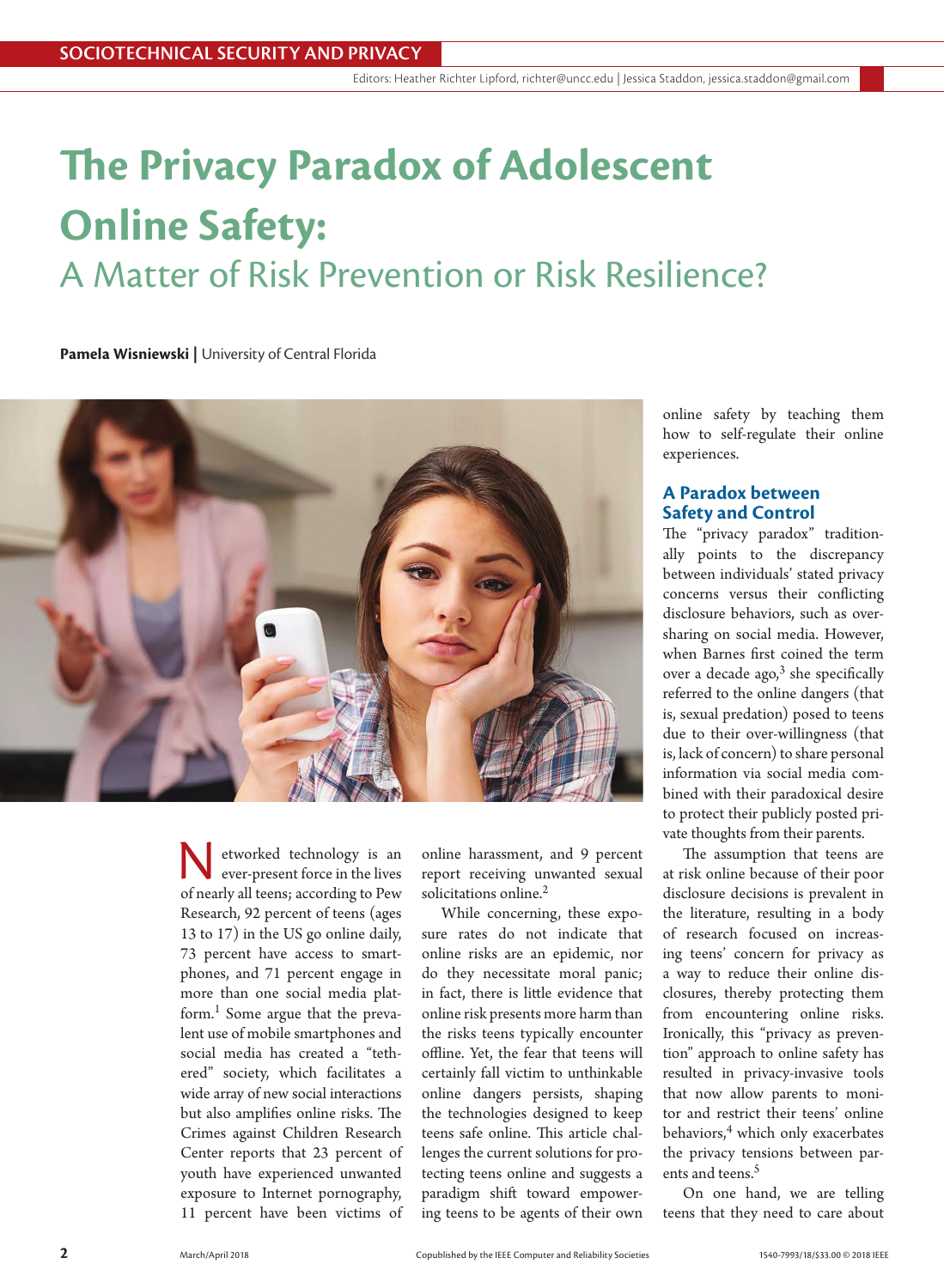their online privacy to stay safe, and on the other, we are taking their privacy away for the sake of their online safety. This catch-22 poses a "new" privacy paradox for our youth that needs to be addressed when designing future technologies to protect teens from online risks. In her book, *It's Complicated: The Social Lives of Networked Teens*, boyd argues, "as a society, we often spend so much time worrying about young people that we fail to account for how our paternalism and protectionism hinders teens' ability to become informed, thoughtful, and engaged adults."6

My past work illustrates why paternalistic and abstinence-oriented approaches to adolescent online safety simply fall short. In traditional families, communication regarding the risks teens experience online is particularly poor; parents tend to be overly judgmental and overreact when teens disclose their online risk experiences, making the problem worse.<sup>5</sup> Overall, restrictive parenting practices have a suppressive effect, reducing risks but also opportunities for moral growth and beneficial online engagement. Parent-focused approaches to adolescent online safety also assume a significant level of privilege; teens, especially those who are most vulnerable to online risks (for instance, foster youth), often do not have parents who are actively engaged in ensuring their online safety. Finally, such approaches do not teach teens how to effectively protect themselves online.<sup>7</sup>

## **Teens, Privacy, and Online Safety**

The assumption that teens lack the ability to make calculated privacy decisions online has been debunked; teens do take protective measures against online risks and value their privacy, but they also value the social benefits of engaging online.6,7 As such, teens exhibit a markedly different privacy



**Figure 1.** Conceptual framework of Teen Online Safety Strategies (TOSS).

calculus than adults; they treat "risk as a learning process," taking protective measures to recover once disclosures have escalated to the point of potentially harmful interactions.7 Some level of risk taking and autonomy seeking is a natural and necessary part of adolescence, and preventing such experiences may actually stunt developmental growth as teens strive to individuate themselves from their parents. Thus, new interventions for adolescent online safety need to reflect how teens manage their online privacy, not how we do as adults. Therefore, the long-term goal of design-based interventions for adolescent online safety should be to teach youth how to effectively manage online risks as they transition into adulthood, not just to shield them from online risks.

# **Moving toward Risk-Resilient Teens**

Adolescent resilience theory is a strength-based approach developed to explain divergent outcomes related to various teen risk behaviors, including substance abuse, violent behavior, and sexual promiscuity.8 Resilience is an individual's ability to thrive in spite of significant adversity or negative risk experiences. Our research has confirmed that resilience plays a significant role in protecting teens

from the negative effects of Internet addiction and online risk exposure.<sup>9</sup> Teens are often able to cope and resolve negative online experiences without intervention from their parents, even benefiting from experiencing some level of online risk by learning from their mistakes and developing crucial interpersonal skills, including boundary setting, conflict resolution, and empathy.<sup>7</sup> Therefore, we developed a new conceptual framework of Teen Online Safety Strategies (TOSS), which attempts to shift the balance and rectify the privacy paradox between parents and teens. It was theoretically derived to illustrate the tensions between parental control and teen self-regulation when it comes to teens' online behaviors, their desire for privacy, and their online safety (Figure 1).

In the TOSS framework, parental control strategies for online safety include:

- *Monitoring*: passive surveillance of a teen's online activities,
- *Restriction*: placing rules and limits on a teen's online activities, and
- *Active mediation*: discussions between parents and teens regarding their online activities.

Teen self-regulation strategies were drawn from the adolescent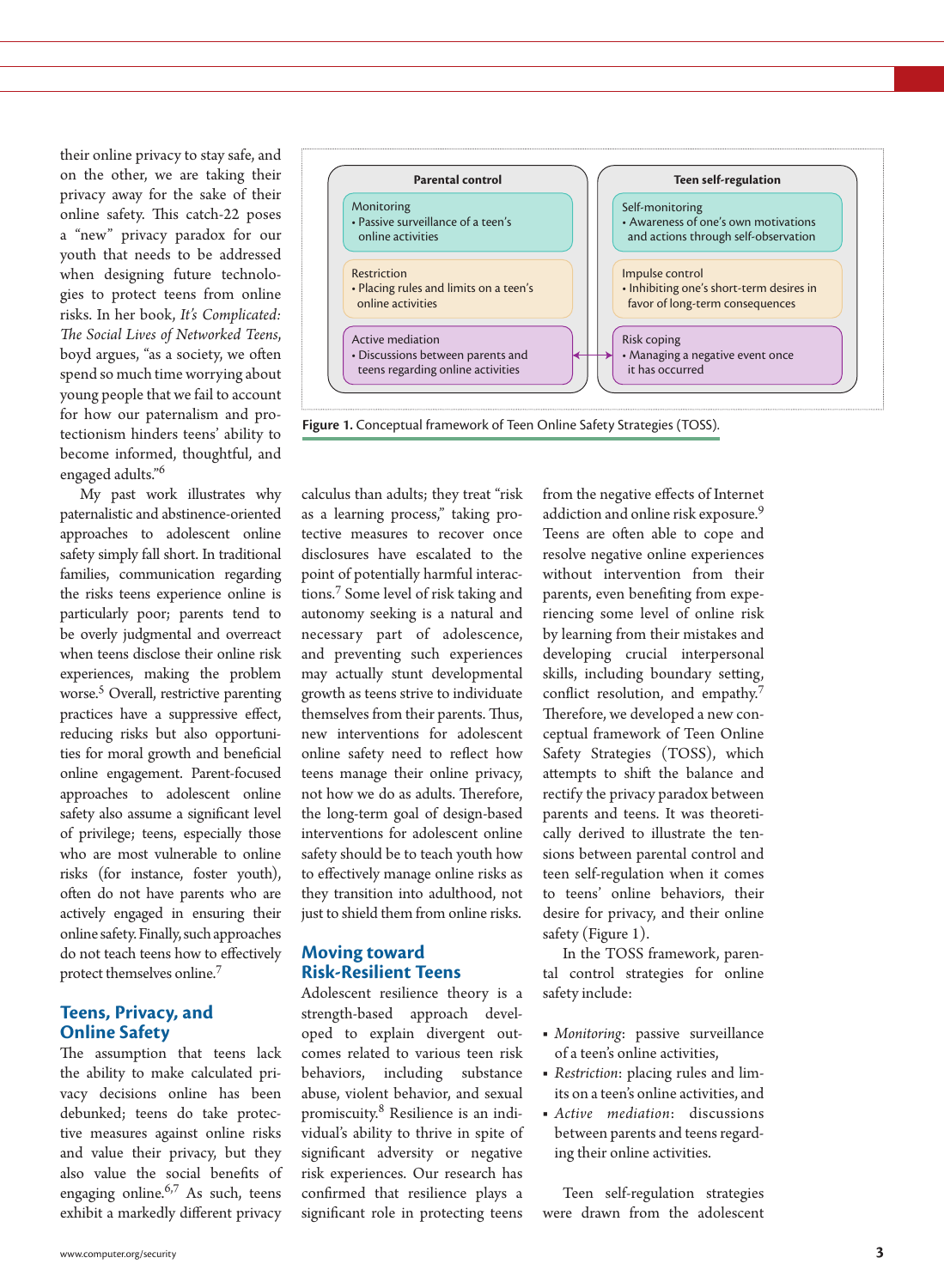

developmental psychology literature, which considers self-regulation a "resiliency factor" that protects teens from offline risks by modulating emotions and behaviors through monitoring, inhibition, and self-evaluation. Teen self-regulation strategies include *self-monitoring*, *impulse control*, and *risk coping*.

For teens to effectively selfregulate their online behaviors, they must be aware of their own actions through self-observation (that is, self-monitoring). Impulse control aids in self-regulation by inhibiting one's short-term desires in favor of positive long-term consequences. Risk coping is a component of self-regulation that occurs after one encounters a stressful situation, which involves addressing a problem in a way that mitigates harm. Because risk coping is influenced by teens' own appraisals of online risk as well as that of their parents', the TOSS framework makes an explicit association between active parental mediation and teen risk coping.

## **A Critical Assessment of Where We Are Now**

In two recent studies, we applied the TOSS framework to better understand the commercially available technical offerings that support adolescent online safety, and what teens thought about these

applications. First, we analyzed the features within 75 commercially available mobile apps on Android Play that had the primary or secondary purpose of promoting teen mobile online safety.4 By downloading and exploring the apps, we identified 42 unique features (for instance, monitoring and restricting web browsing, app installations, calls, screen time, and so on) with 382 instances of these features being supported across the apps in our dataset.

An overwhelming majority of features (89 percent) within these apps supported parental control through monitoring (44 percent) and restriction (43 percent), as opposed to facilitating parents' active mediation or supporting any form of teen self-regulation. Many of the apps were extremely privacy invasive, providing parents granular access to monitor and restrict teens' intimate online interactions with others, including browsing history, the apps installed on their phones, and the text messages teens sent and received. Teen risk coping was minimally supported by an "SOS feature" that teens could use to get help from an adult (Figure 2).

Based on these results, we argue that existing apps do not reflect positive family values (for instance,

trust, respect, and empowerment) that meet the needs of teens or parents. Essentially, we are telling teens that they cannot be trusted and that we, as adults, must protect them from any dangers they may encounter in online spaces. Such fear-based messages do little to empower teens and, arguably, to keep them safe online.

In a follow-up study, we analyzed 736 reviews of these parental control apps that were publicly posted by teens and younger children on Google Play.<sup>10</sup> We found that the majority (79 percent) of children overwhelmingly disliked the apps, while a small minority (21 percent) of reviews saw benefits to the apps. Children rated the apps significantly lower than parents; the mean difference between parents' mean score was 1.87 (95 percent CI [confidence interval], 1.76 to 1.98) higher than children's mean score,  $t(793.34) = 33.77, p < 0.05$ .

We conducted a thematic content analysis, which uncovered that teens, and even younger children, strongly disliked these apps because they felt that they were overly restrictive and invasive of their personal privacy, and negatively impacted their relationships with their parents. Many reviews suggested that the apps were so restrictive that the children could no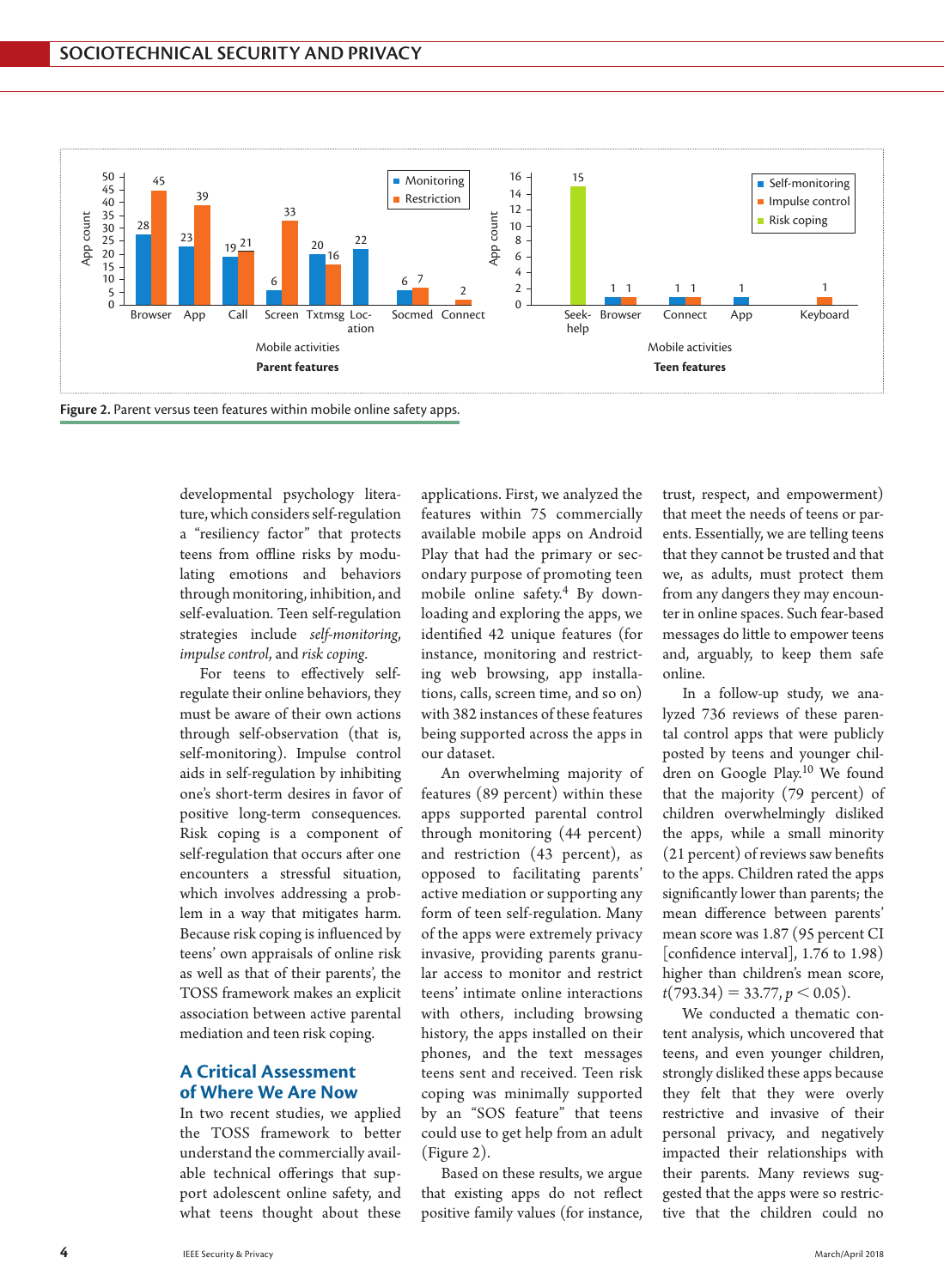longer accomplish everyday tasks, such as doing their homework:

*"It doesn't just protect you from the porn and stuff, it protects you from the whole internet!! It wouldn't let me look up puppies!...If I can give it less than a star I would!!" —One Star, Net Nanny for Android, 2014*

They also thought that the online safety apps completely violated their personal privacy and equated the apps to a form of parental stalking:

*"Fantastic. Now now my mom is stalking me. I have nothing to hide. You can always just ask to go through my phone. Too invasive and down right disrespectful. Thanks for the trust, mom." —One Star, MamaBear Family Safety, 2014*

These children were very vocal in their opinions about the apps not aligning with good parenting techniques, such as communicating with them or trusting them to make good decisions:

*"Seriously, if you love your kids at all, why don't you try communicating with them instead of buying spyware. What's wrong with you all? And you say we're the generation with communication problems." —One Star, SecureTeen Parental Control, 2016*

Comparing our results through the TOSS framework (Figure 3), the reasons why teens and younger children disliked these apps aligned directly with the TOSS dimensions for parental control—which were the online safety strategies that our earlier study found were well-supported by these apps. We found that reviews were more positive when children felt that the apps afforded them more agency (that



**Figure 3.** Summary of research findings.

is, self-regulation) or improved their relationship with their parents (that is, active mediation). For instance, some children found apps useful when they helped them control unhealthy or addictive behaviors (that is, impulse control) or gave them more awareness of their unhealthy behaviors (that is, self-monitoring). They were open to using online safety apps when they saw direct benefits, such as managing unhealthy behaviors.

A takeaway from this research is that, as researchers and designers, we should consider listening to what teens have to say about the technologies designed to keep them safe online and conceptualize new solutions that engage parents and respect the challenges teens face growing up in a networked world.

#### **A Possible Path Forward**

During adolescence, teens need personal and psychological space for positive development; privacy also becomes very important in terms of the parent–teen relationship to build trust and allow teens a level of personal autonomy. To compromise on solutions that may meet both parents' desire to keep their children safe and teens' desire to

uphold personal privacy, we make a number of design recommendations targeted toward app designers to increase teen adoption and acceptance of mobile safety apps by thinking of teens as their end users.

#### **Empower Teens as End Users**

Encourage teens to use mobile apps to self-regulate their own behaviors (as opposed to being forced to use an app by their parents). Few teens are going to opt to install an app that explicitly says that it is for "parental control," which was the most common moniker in commercially available apps. Prompting teens to use mobile online safety apps themselves and engaging with teens directly as end users may empower teens by giving them more agency and choice, thereby increasing their sense of personal autonomy and control.

## **Use a Teen-Centric Approach to Design**

Provide features teens find personally beneficial. We should leverage user-centered techniques to better understand what mobile safety features teens would actually find useful. Instead of assuming that teens are inherently risk seeking, a